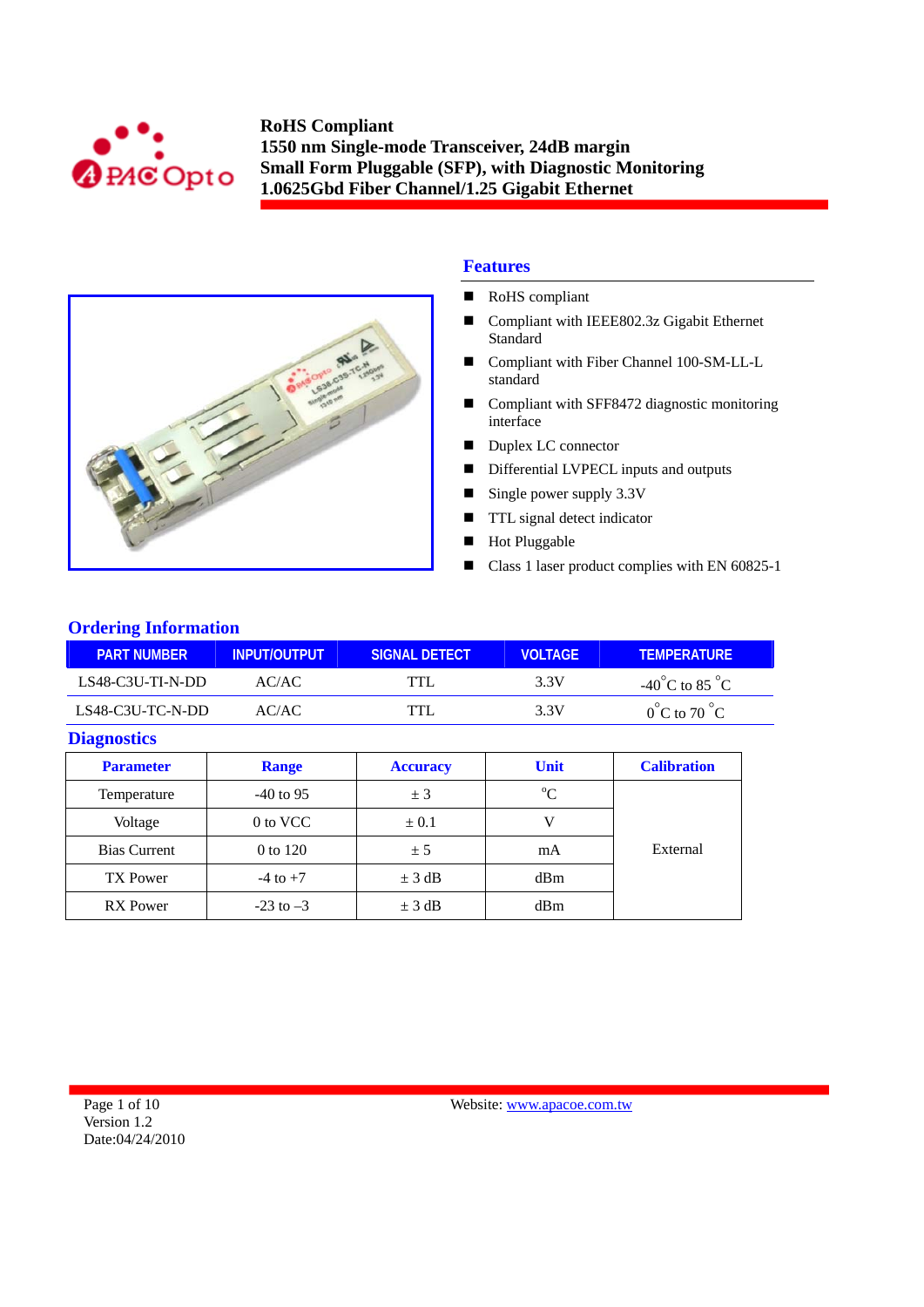

## **Absolute Maximum Ratings**

| <b>PARAMETER</b>         | <b>SYMBOL</b>  | <b>MIN</b> | <b>MAX</b> | <b>UNITS</b> | <b>NOTE</b> |
|--------------------------|----------------|------------|------------|--------------|-------------|
| Storage Temperature      | $T_S$          | $-40$      | 85         | $^{\circ}C$  |             |
| <b>Supply Voltage</b>    | Vcc            | $-0.5$     | 4.0        | V            |             |
| Input Voltage            | $V_{lN}$       | $-0.5$     | Vcc        | v            |             |
| <b>Output Current</b>    | I <sub>o</sub> | $---$      | 50         | mA           |             |
| <b>Operating Current</b> | $I_{OP}$       | ---        | 400        | mA           |             |

## **Recommended Operating Conditions**

| <b>PARAMETER</b>                  | <b>SYMBOL</b>   | <b>MIN</b> | <b>MAX</b> | <b>UNITS</b> | <b>NOTE</b>      |
|-----------------------------------|-----------------|------------|------------|--------------|------------------|
| <b>Case Operating Temperature</b> |                 |            | 70         | $\circ$      | LS48-C3U-TC-N-DD |
|                                   | $I_C$           | $-40$      | 85         |              | LS48-C3U-TI-N-DD |
| Supply Voltage                    | Vcc             | 3.1        | 3.5        |              |                  |
| <b>Supply Current</b>             | $I_{TX}+I_{RX}$ | ---        | 300        | mA           |                  |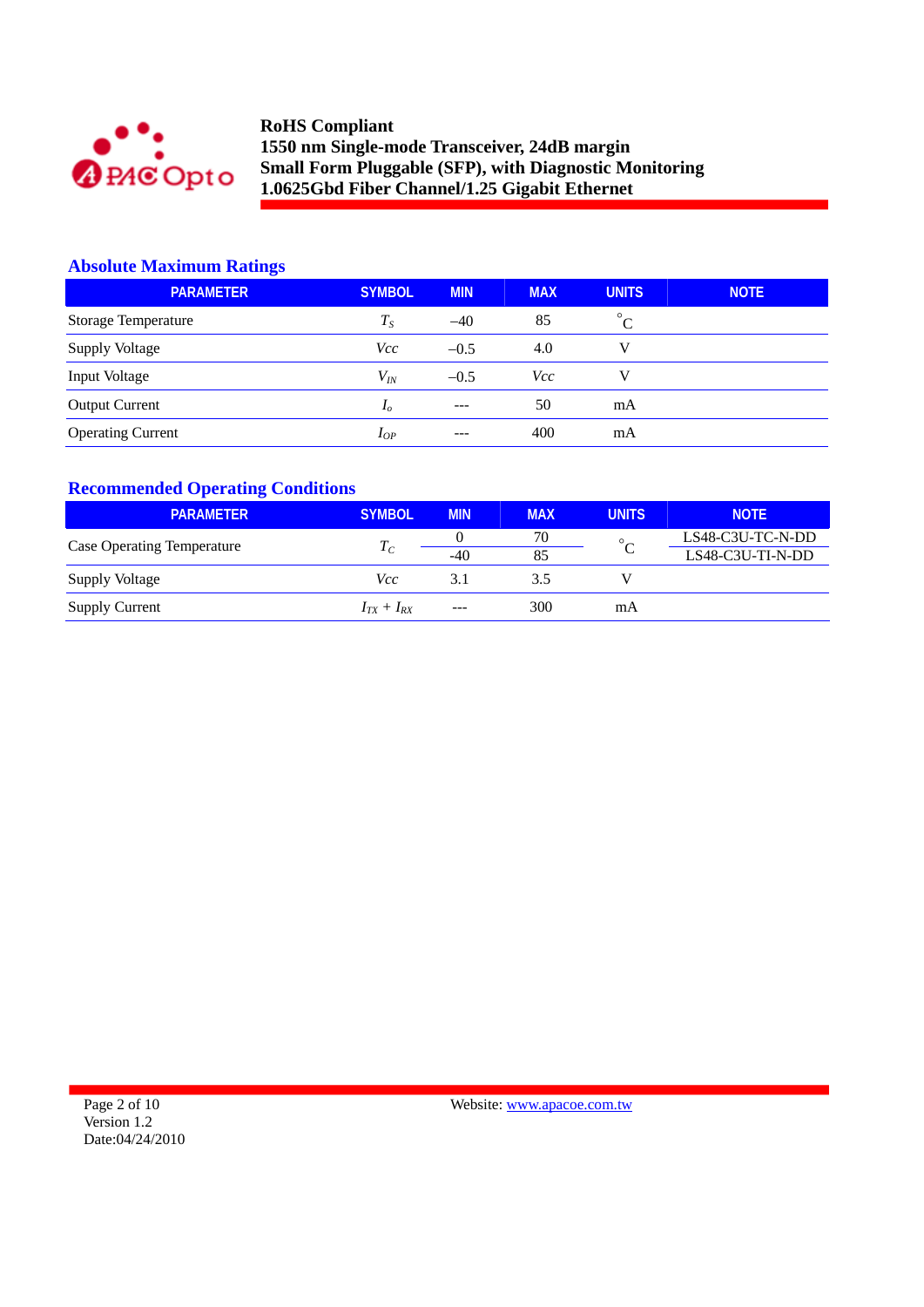

# **Transmitter Electro-optical Characteristics**

# *Vcc* = 3.1 V to 3.5 V,  $T_c = 0^\circ$ C to 70 °C (-40 °C to 85 °C)

| <b>PARAMETER</b>                                     | <b>SYMBOL</b>     | <b>MIN</b> | TYP. | <b>MAX</b>                | <b>UNITS</b> | <b>NOTE</b> |
|------------------------------------------------------|-------------------|------------|------|---------------------------|--------------|-------------|
| <b>Output Optical Power</b><br>$9/125 \ \mu m$ fiber | $P_{out}$         | $\theta$   | ---  | $+5$                      | dBm          | Average     |
| <b>Extinction Ratio</b>                              | ER                | 7          | ---  |                           | dB           |             |
| Center Wavelength                                    | $\lambda_C$       | 1530       | 1550 | 1570                      | nm           |             |
| Spectral Width (-20dB)                               | $\Delta \lambda$  | ---        |      | 0.8                       | nm           |             |
| Side Mode Suppression Ratio                          | SMSR              | 30         |      |                           | dB           |             |
| Rise/Fall Time, $(20-80%)$                           | $T_{r,f}$         |            |      | 260                       | ps           |             |
| <b>Relative Intensity Noise</b>                      | <b>RIN</b>        |            |      | $-120$                    | dB/Hz        |             |
| <b>Total Jitter</b>                                  | ТJ                |            |      | 227                       | ps           |             |
| Output Eye                                           |                   |            |      | Compliant with IEEE802.3z |              |             |
| Max. $P_{out}$ TX-DISABLE Asserted                   | $P_{OFF}$         |            |      | $-45$                     | dBm          |             |
| Differential Input Voltage                           | $V_{\text{DIFF}}$ | 0.4        |      | 2.0                       | V            |             |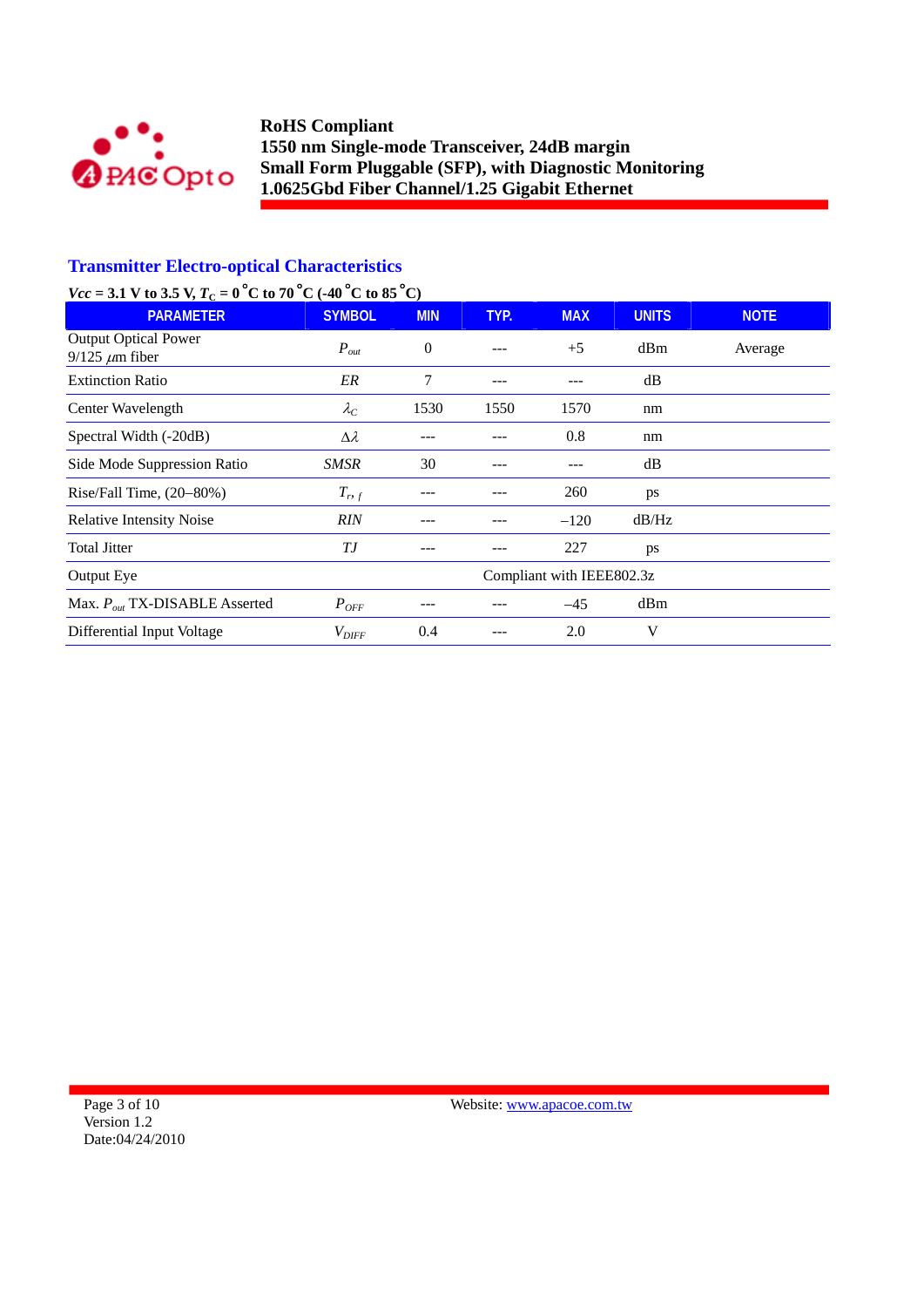

## **Receiver Electro-optical Characteristics**

# *Vcc* = 3.1 V to 3.5 V,  $T_c = 0^\circ$ C to 70 °C (-40 °C to 85 °C)

| <b>PARAMETER</b>                                    | <b>SYMBOL</b>     | <b>MIN</b> | TYP.  | <b>MAX</b> | <b>UNITS</b> | <b>NOTE</b>      |
|-----------------------------------------------------|-------------------|------------|-------|------------|--------------|------------------|
| <b>Optical Input Power-maximum</b>                  | $P_{IN}$          | $-1$       |       |            | dBm          | $BER < 10^{-12}$ |
| <b>Optical Input Power-minimum</b><br>(Sensitivity) | $P_{IN}$          |            | $-26$ | $-24$      | dBm          | $BER < 10^{-12}$ |
| <b>Operating Center Wavelength</b>                  | $\lambda_C$       | 1260       |       | 1610       | nm           |                  |
| <b>Optical Return Loss</b>                          | ORL               | 12         |       |            | dB           |                  |
| Signal Detect-Asserted                              | $P_A$             | ---        |       | $-24$      | dBm          |                  |
| <b>Signal Detect-Deasserted</b>                     | $P_D$             | $-35$      |       |            | dBm          |                  |
| Differential Output Voltage                         | $V_{\text{DIFF}}$ | 0.5        | ---   | 1.2        | V            |                  |
| Data Output Rise, Fall Time<br>$(20 - 80\%)$        | $T$ r, f          |            |       | 0.35       | ns           |                  |
| Receiver Loss of Signal Output<br>Voltage-Low       | $RX$ $LOS_L$      | $\theta$   |       | 0.5        | V            |                  |
| Receiver Loss of Signal Output<br>Voltage-High      | $RX\_LOS_H$       | 2.4        |       | $V_{CC}$   | V            |                  |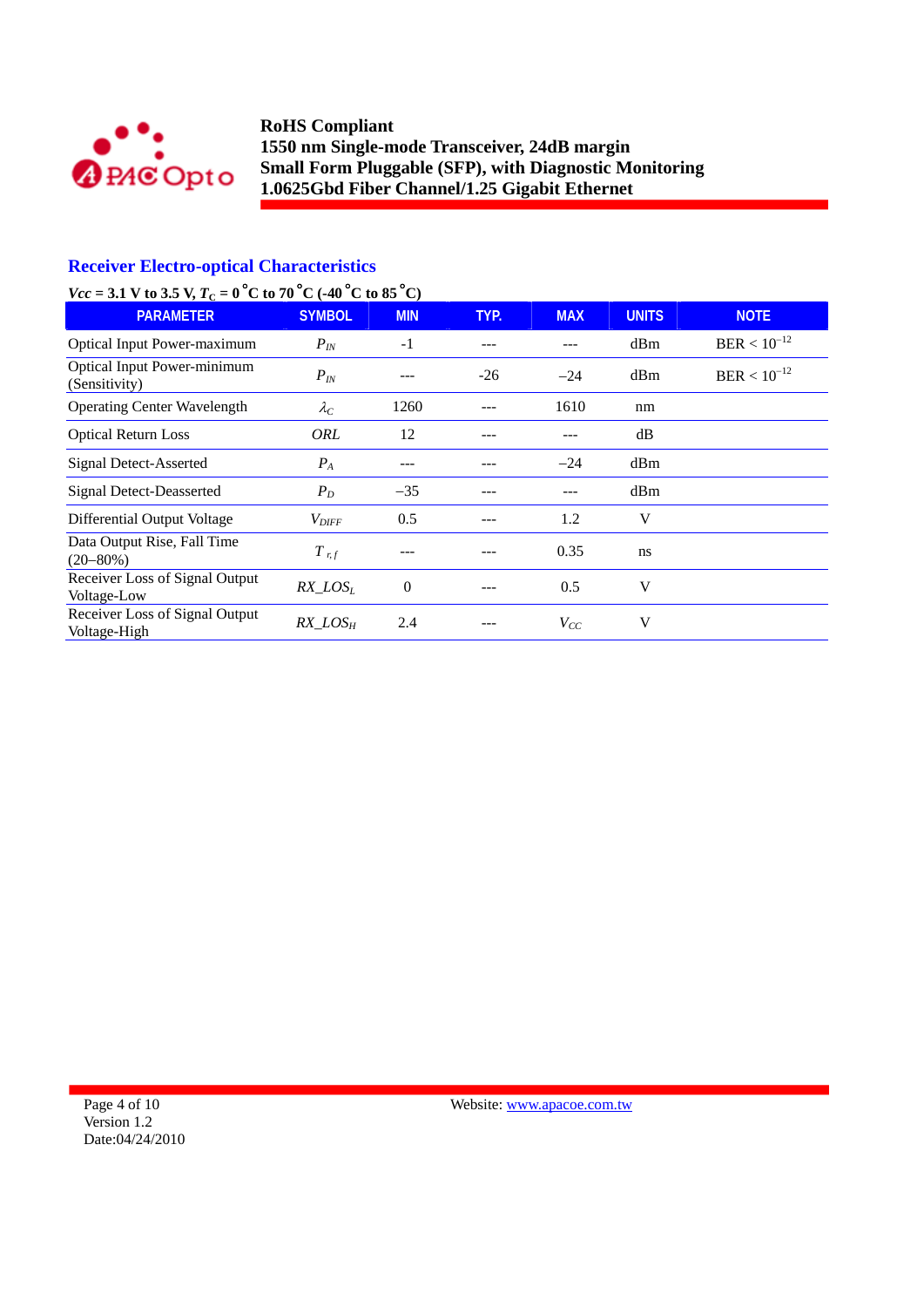

### **Block Diagram of Transceiver**



#### **Transmitter Section**

The transmitter section consists of a 1550 nm InGaAsP laser in an eye safe optical subassembly (OSA) which mates to the fiber cable. The laser OSA is driven by a LD driver IC which converts differential input LVPECL logic signals into an analog laser driving current.

#### **TX\_DISABLE**

The TX\_DISABLE signal is high (TTL logic "1") to turn off the laser output. The laser will turn on when TX\_DISABLE is low (TTL logic "0").

#### **Receiver Section**

The receiver utilizes an InGaAs PIN photodiode mounted together with a trans-impedance preamplifier IC in an OSA. This OSA is connected to a circuit providing post-amplification quantization, and optical signal detection.

#### **Receive Loss (RX\_LOS)**

The RX\_LOS is high (logic "1") when there is no incoming light from the companion transceiver. This signal is normally used by the system for the diagnostic purpose. The signal is operated in LVTTL level.

Page 5 of 10 Version 1.2 Date:04/24/2010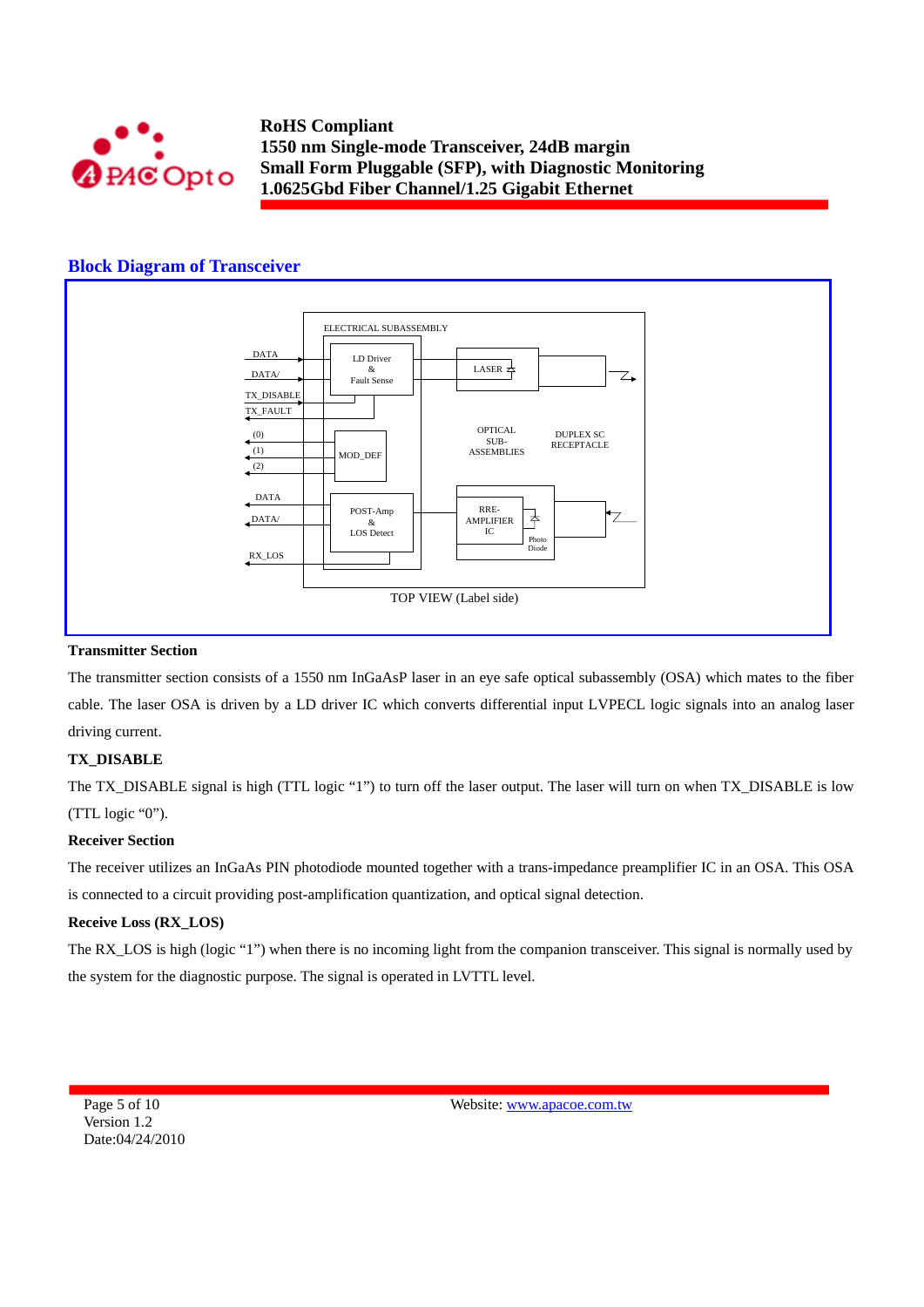

**Dimensions** 

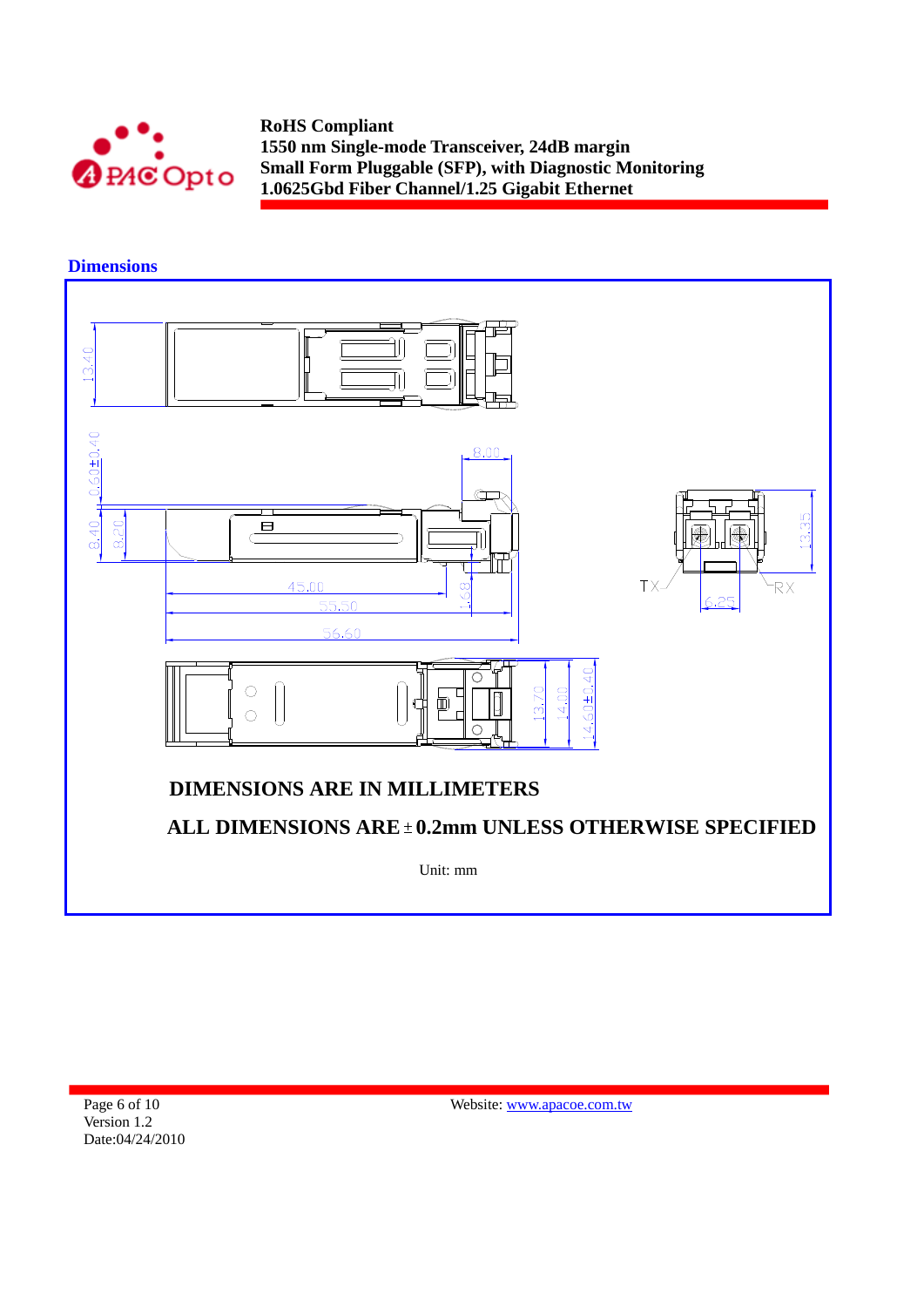

### **SFP host board mechanical layout**



Page 7 of 10 Version 1.2 Date:04/24/2010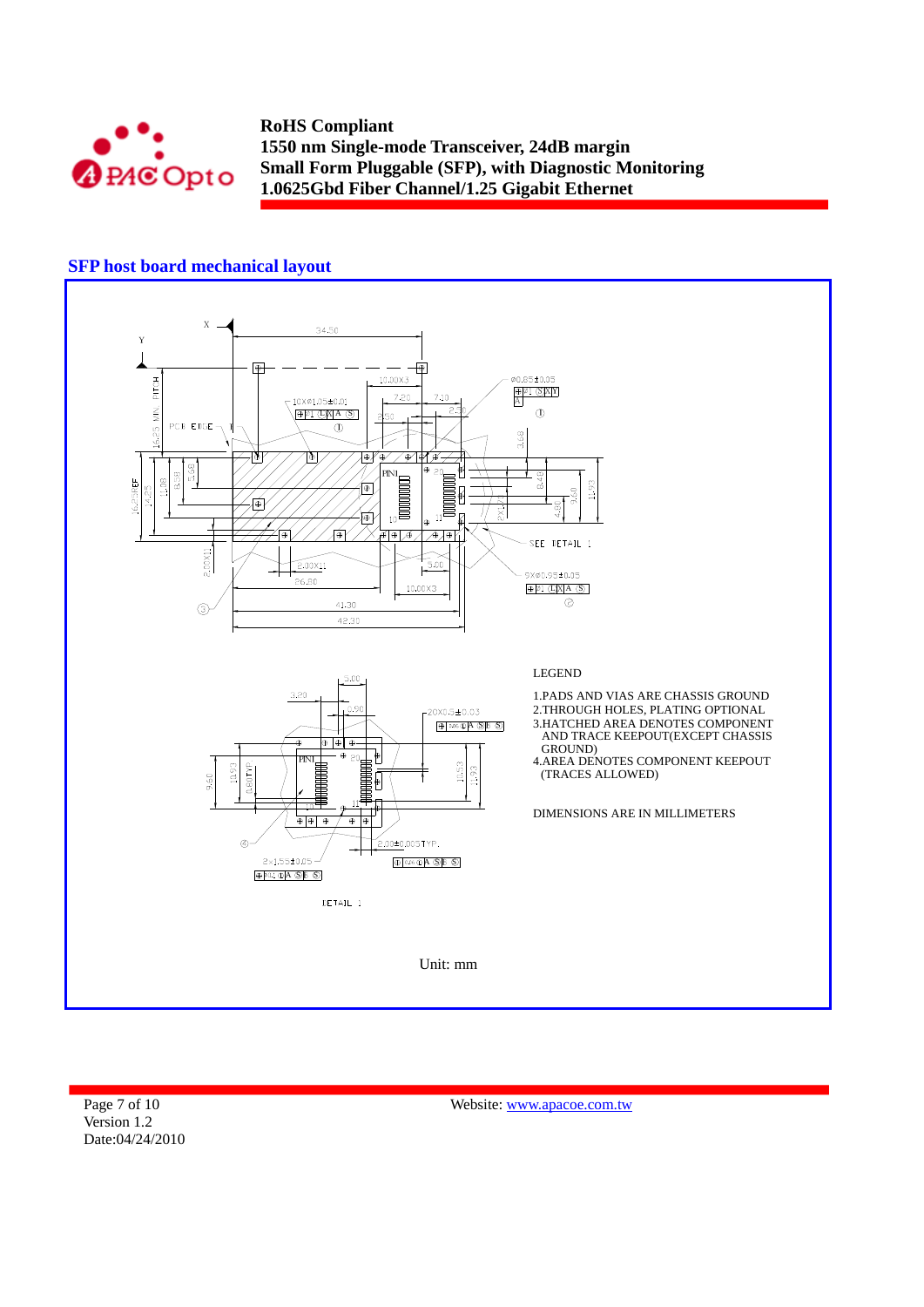

# **Assembly drawing**



Page 8 of 10 Version 1.2 Date:04/24/2010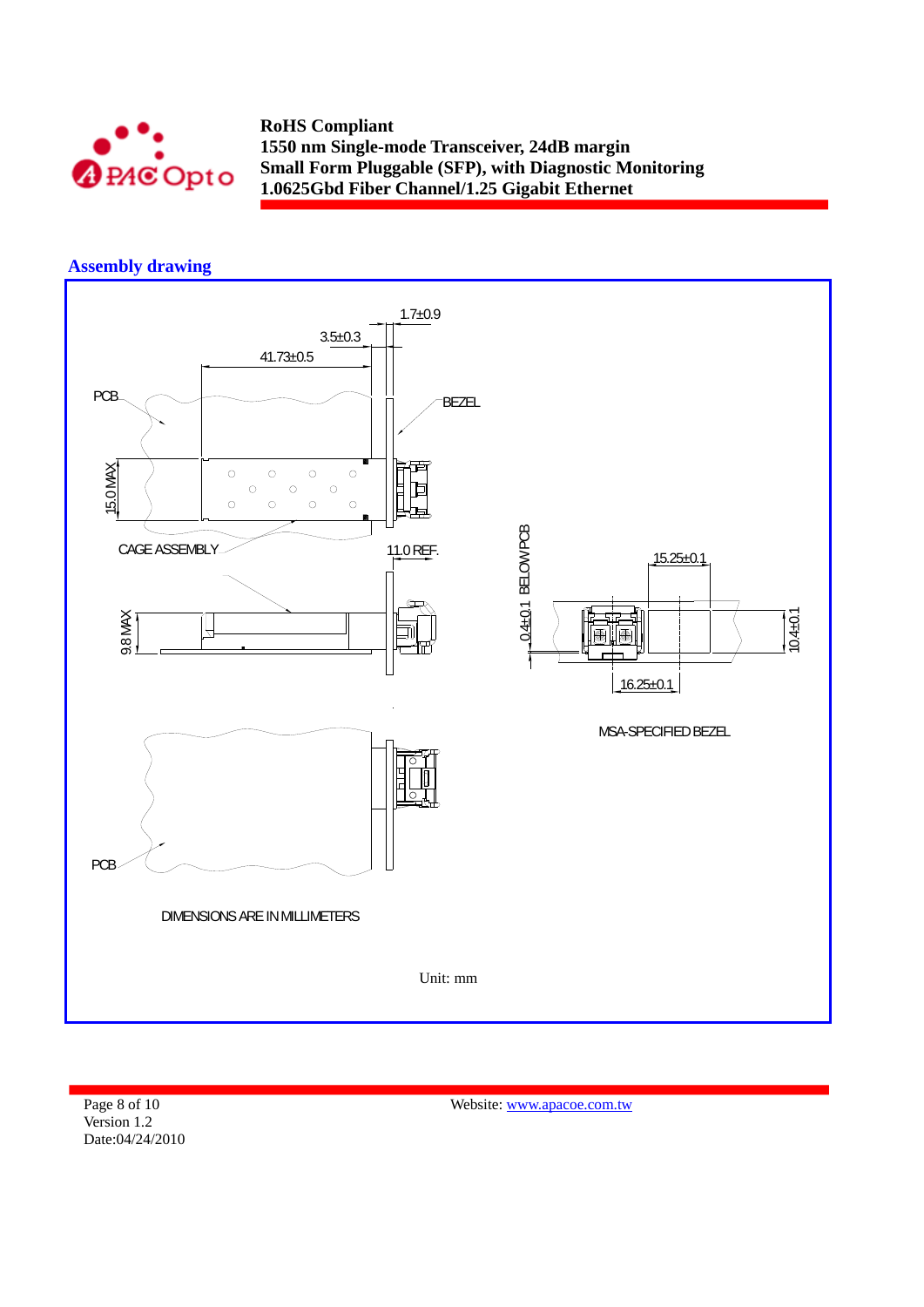

## **Pin Assignment**

Pin-Out



| <b>Pin</b>     | <b>Signal Name</b>      | <b>Description</b>                                |
|----------------|-------------------------|---------------------------------------------------|
| 1              | $T_{GND}$               | <b>Transmit Ground</b>                            |
| $\overline{c}$ | TX_FAULT                | <b>Transmit Fault</b>                             |
| 3              | <b>TX DISABLE</b>       | <b>Transmit Disable</b>                           |
| 4              | $MOD_$ DEF(2)           | SDA Serial Data Signal                            |
| 5              | $MOD_$ <i>DEF</i> $(1)$ | <b>SCL Serial Clock Signal</b>                    |
| 6              | $MOD_$ <i>DEF</i> $(0)$ | <b>TTL Low</b>                                    |
| $\tau$         | <b>RATE SELECT</b>      | Open Circuit                                      |
| 8              | RX_LOS                  | Receiver Loss of Signal, TTL High, open collector |
| 9              | $R_{GND}$               | Receiver Ground                                   |
| 10             | $R_{GND}$               | Receiver Ground                                   |
| 11             | $R_{GND}$               | Receiver Ground                                   |
| 12             | $RX-$                   | Receive Data Bar, Differential PECL, ac coupled   |
| 13             | $RX+$                   | Receive Data, Differential PECL, ac coupled       |
| 14             | $R_{GND}$               | <b>Receiver Ground</b>                            |
| 15             | $V_{CCR}$               | <b>Receiver Power Supply</b>                      |
| 16             | $V_{CCT}$               | <b>Transmitter Power Supply</b>                   |
| 17             | $T_{GND}$               | <b>Transmitter Ground</b>                         |
| 18             | $TX+$                   | Transmit Data, Differential PCEL, ac coupled      |
| 19             | $TX-$                   | Transmit Data Bar, Differential PCEL, ac coupled  |
| 20             | $T_{GND}$               | <b>Transmitter Ground</b>                         |

Page 9 of 10 Version 1.2 Date:04/24/2010